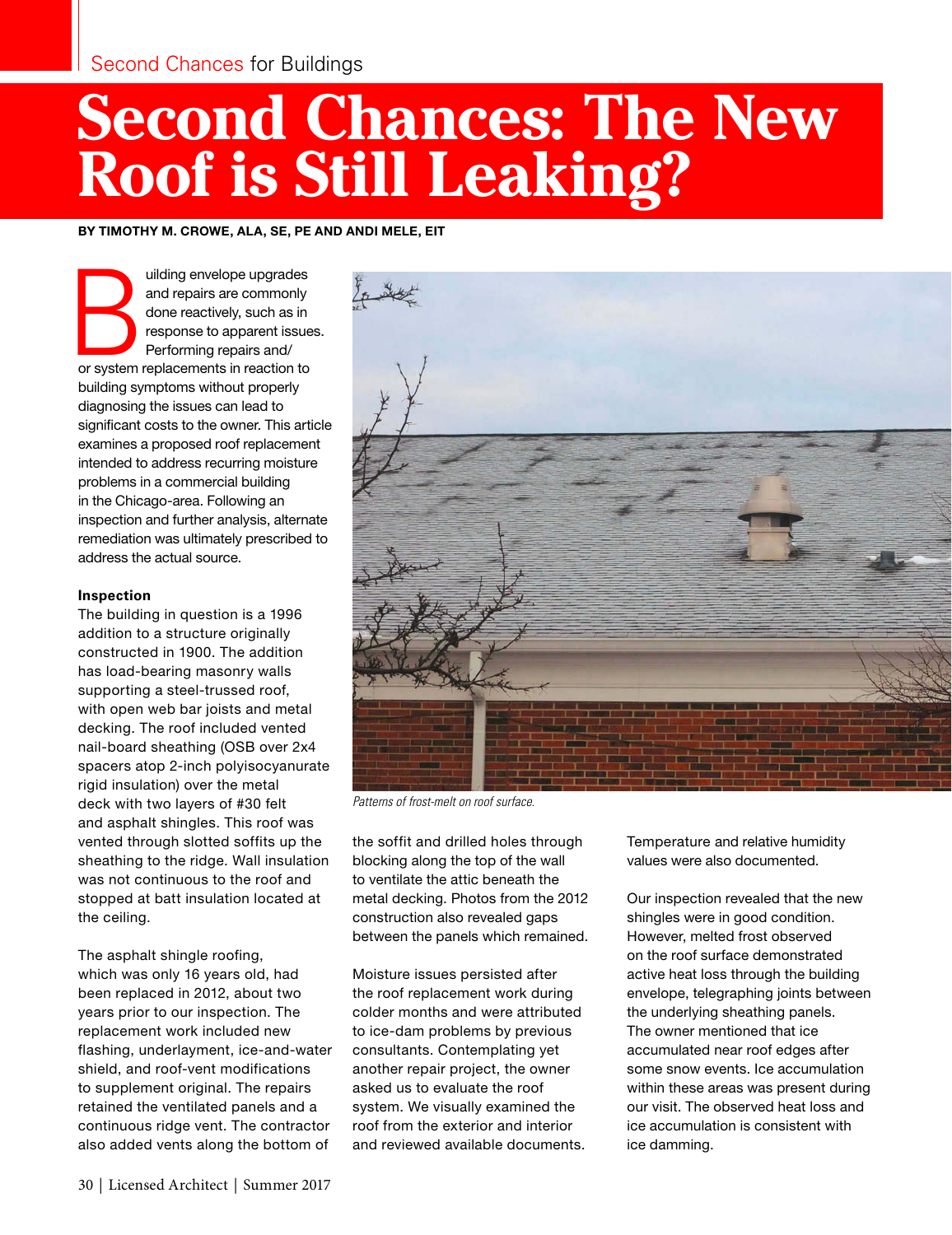

*Original roof with theoretical venting illustrated by red arrows.*

Water staining was visible on ceiling tiles and interior wall surfaces. The owner stated that numerous ceiling tiles were replaced after the previous year's snows and were again damaged over the recent season when snow melted away. Damaged tiles and water stains did not correspond with locations of ice accumulation, indicating an alternate moisture source(s) likely existed. From the attic, numerous gaps and voids in the batt insulation were observed and no continuous vapor barrier was provided at the ceiling. Insulated ductwork also ran through the attic that fed into the space below. The attic temperatures were warm near the middle of the roof and cooler above storage areas near the roof edge. See Table below for temperature and relative humidity values taken during the inspection.

#### **Findings**

The 1996 design intended soffit-toridge venting of the roof above the metal deck, between the insulation and sheathing. This system ideally allows air to escape from beneath the shingles (during hot exterior temperatures) to prevent overheating the shingles. However, the air-flow through this cavity is not adequate to maintain cool temperatures (avoiding snow-melt) during colder months. The efficacy of the insulation was compromised, being separated between the ceiling and roof levels. In addition, the presence of ductwork (even insulated) separated from interior conditioned spaces with ceiling insulation, is not advisable, as warm air escaping ductwork joints can add unwanted heat and humidity into this space. These conditions lead to condensation and ice dam formation at the building.

| Location                  | Temperature<br><b>Dry Bulb</b><br>(Degrees F) | <b>Relative</b><br>Humidity (%) | <b>Dew-point</b><br>Temperature<br>(Degrees F) |
|---------------------------|-----------------------------------------------|---------------------------------|------------------------------------------------|
| Assembly area             | 69.0                                          | 25.0                            | 31.8                                           |
| <b>Bathrooms</b>          | 66.5                                          | 27.7                            | 31.6                                           |
| Storage                   | 68.4                                          | 26.7                            | 32.2                                           |
| South Storage             | 66.6                                          | 25.5                            | 30.0                                           |
| Attic (central)           | 68.4                                          | 28.8                            | 34.1                                           |
| Attic (above storage)     | 64.0                                          | 32.0                            | 33.6                                           |
| <b>Exterior Reference</b> | 26.6                                          | 93.0                            | 24.8                                           |

Condensation: Gaps between the sheathing panels and corresponding rigid insulation compromised the continuous layer of insulation and allowed exterior air to contact the metal deck. In addition, the segmental layer of batt insulation, separating the attic from conditioned spaces below, lacks a continuous air/vapor barrier and allows conditioned air from below to enter the attic. Warm air was also free to enter the attic through joints in the insulated ductwork above the ceiling. With colder exterior temperatures, the deck was cooled below the dew-point temperature of the interior air. As deck temperatures dip below this dew point, condensation occurs. When deck temperatures are below freezing, frost can built-up in areas where interior air flow is more stagnant and later melt during warmer periods. This melting resulted in observed water stains on interior finishes.

Ice Damming: Where interior air circulation within the attic was greater (near ducts), conditioned air could warm the roof deck, melting snow at upper roof portions which would then refreeze further down the roof. Adding holes in the soffit and into the attic was not consistent with the intended ventilation path, and allowed air to bypass the already un-insulated wall. This cooled the roof edges in colder weather exacerbating ice dam formation. Accumulated ice on lower roof portions can trap snow melt, allowing it to collect/pond up the roof, beneath the shingles and underlayment, and into the building.

#### **Repairs**

To prevent condensation and ice dams, a continuous layer of insulation and air and vapor barriers along the roof was recommended. The warm air seepage within the attic exacerbated these conditions, thus the ceiling insulation was removed and the attic was treated as a conditioned space. This included insulating and integrating the upper wall portions with the roof to create a continuous air and vapor barrier. Two options